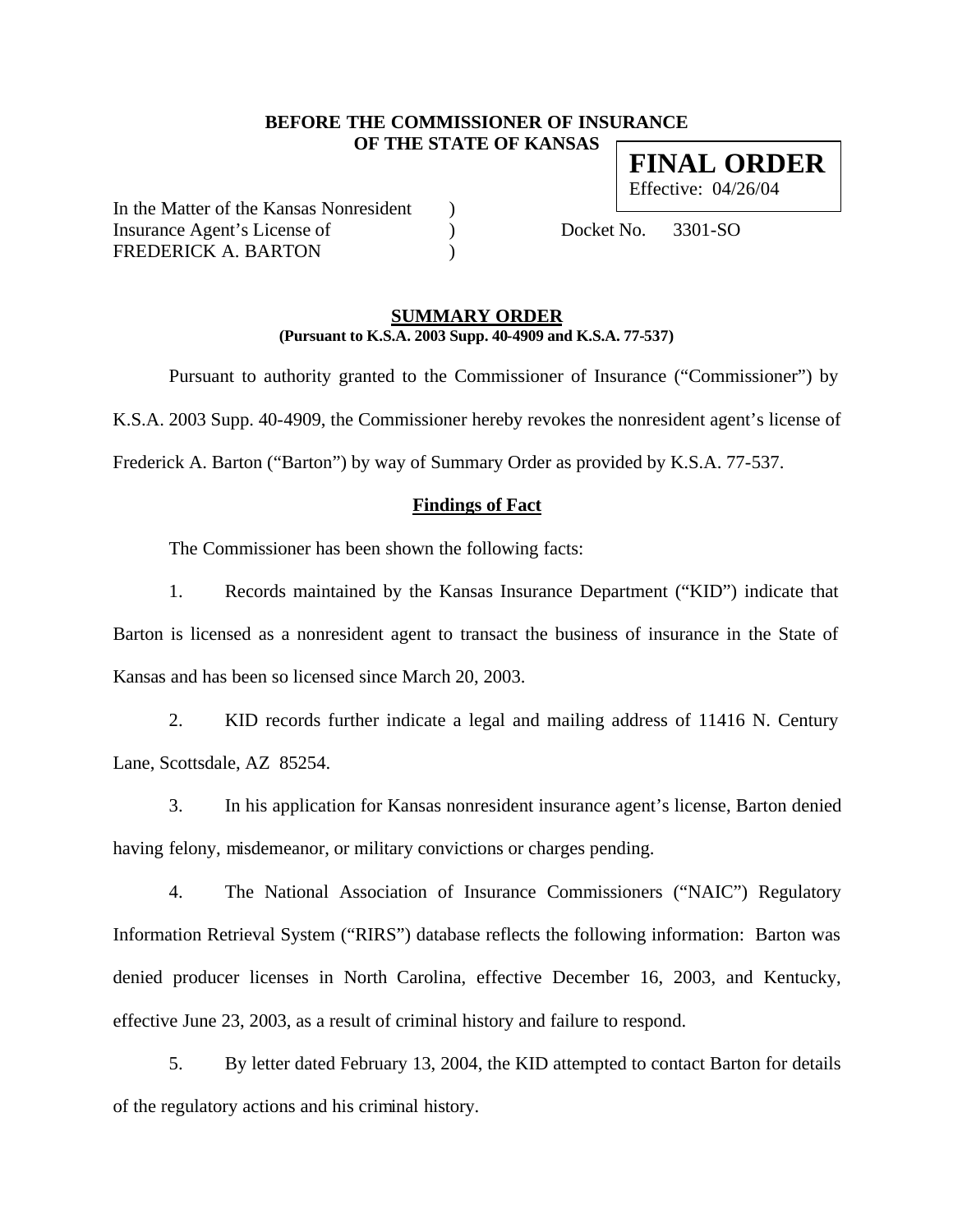6. By letter of March 2, 2004, KID again requested details of the regulatory actions and criminal history and advised Barton that if he failed to reply by March 16, 2004, action would be initiated to revoke his Kansas nonresident insurance agent's license.

7. To date, KID has not received a response from Barton, returned mail, or notice of

a change of address, and Barton has not otherwise reported criminal history to KID.

# **Applicable Law**

8. K.S.A. 2003 Supp. 40-4909(a) provides, in relevant part:

"The commissioner may deny, suspend, revoke or refuse renewal of any license issued under this act if the commissioner finds that the applicant or license holder has: (1) Provided incorrect, misleading, incomplete or untrue information in the license application. (2) Violated: (A) Any provision of chapter 40 of the Kansas Statutes Annotated, and amendments thereto, or any rule and regulation promulgated thereunder . . . (C) any insurance law or regulation of another state . . . (6) been convicted of a misdemeanor or felony . . . (9) Had an insurance agent license, or its equivalent, denied, suspended or revoked in any other state, district or territory . . .." K.S.A. 2003 Supp. 40- 4909(a).

9. Administrative regulations require that a person licensed in this state as an insurance agent shall, within 30 days of the occurrence, report enumerated events to the Commissioner. Among these events are criminal convictions, disciplinary action against the agent's license by the insurance regulatory official of any other state or territory, and a change of name or address. K.A.R. § 40-7-9.

10. The Commissioner may impose a monetary penalty for failure to respond to a proper inquiry. K.S.A. 40-2,125 (b).

11. The Commissioner may revoke any license issued under the Insurance Agents Licensing Act if the Commissioner finds that the insurable interests of the public are not properly served under such license. K.S.A. 2003 Supp. 40-4909(b).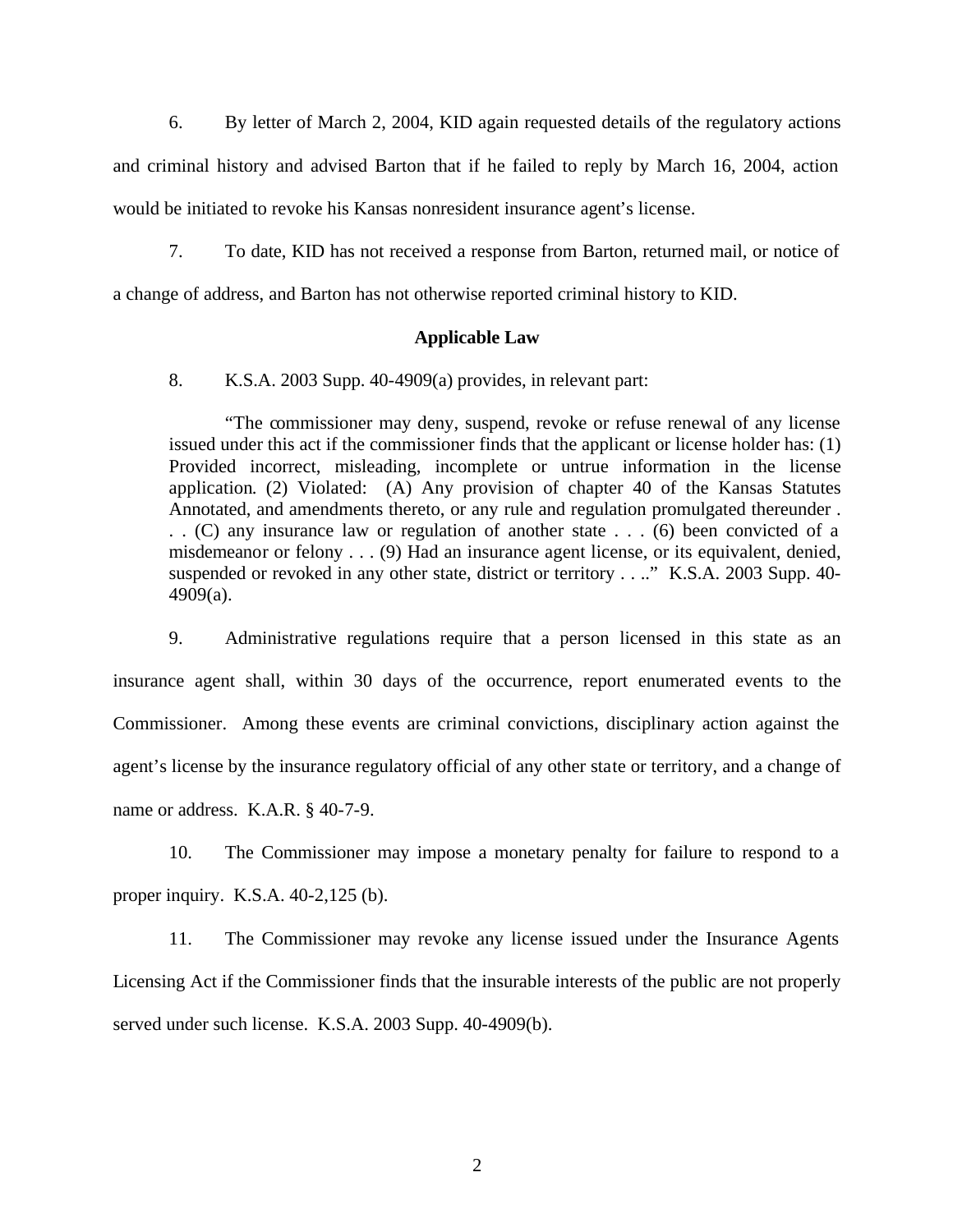#### **Conclusions of Law**

12. The Commissioner has jurisdiction over Barton as well as the subject matter of this proceeding, and such proceeding is held in the public interest.

13. Based on the information contained in paragraph 4 above, the Commissioner finds that Barton has criminal history that he was obligated to disclose on his application for Kansas nonresident insurance agent's license and/or report to KID pursuant to K.A.R. §40-7-9.

14. Based on the information summarized in paragraphs 3 and 4 above, the Commissioner finds that Barton either failed to disclose established criminal history on his application for Kansas nonresident insurance agent's license or acquired criminal history after submitting his application and failed to report it to KID as required by K.A.R. §40-7-9.

15. Based on the information contained in paragraph 4, the Commissioner finds that Barton has been denied an insurance agent's license in another state.

16. The Commissioner also finds that Barton has failed to respond to a proper inquiry.

17. The Commissioner concludes that sufficient grounds exist for the revocation of the insurance agent's license of Frederick A. Barton pursuant to K.S.A. 2003 Supp. 40-4909(a).

18. The Commissioner concludes that Barton's license may be revoked pursuant to K.S.A. 2003 Supp. 40-4909(b) for the protection of the insurable interests of the public because Barton has failed to respond to a proper inquiry from KID, demonstrating a disregard for the regulatory authority of the Commissioner and a lack of trustworthiness in the conduct of business.

19. Accordingly, the Commissioner finds that Barton's Kansas nonresident insurance agent's license should be revoked.

3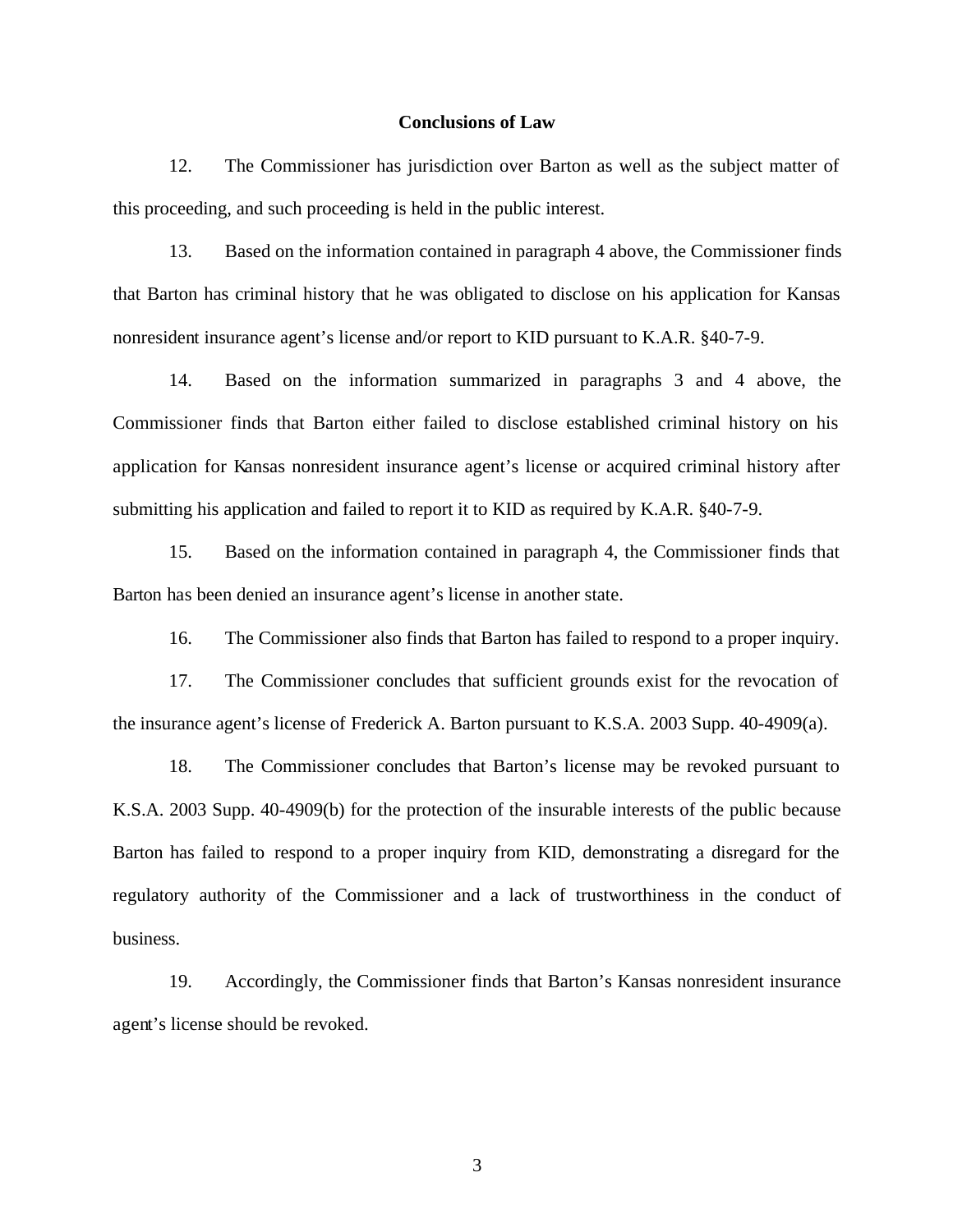20. Based on the facts and circumstances set forth herein, it appears that the use of summary proceedings in this matter is appropriate, in accordance with the provisions set forth in K.S.A. 77-537(a), in that the use of summary proceedings does not violate any provision of the law and the protection of the public interest does not require the KID to give notice and opportunity to participate to persons other than Frederick A. Barton.

# **IT IS THEREFORE ORDERED BY THE COMMISSIONER OF INSURANCE THAT** the Kansas nonresident insurance agent's license of **Frederick A. Barton** is hereby **REVOKED**.

### **Notice and Opportunity for Hearing**

Frederick A. Barton, within fifteen (15) days of service of this Summary Order, may file with the KID written request for a hearing on this Summary Order, as provided by K.S.A. 77- 542. In the event a hearing is requested, such request should be directed to John W. Campbell, General Counsel, Kansas Insurance Department, 420 S.W. 9<sup>th</sup> Street, Topeka, KS 66612.

Any costs incurred as a result of conducting any administrative hearing shall be assessed against the agent who is the subject of the hearing as provided by K.S.A. 40-4909(f). Costs shall include witness fees, mileage allowances, any costs associated with the reproduction of documents which become part of the hearing record, and the expense of making a record of the hearing.

If a hearing is not requested, this summary order shall become effective as a Final Order, without further notice, upon the expiration of the fifteen-day period for requesting a hearing. The Final Order will constitute final agency action in this matter.